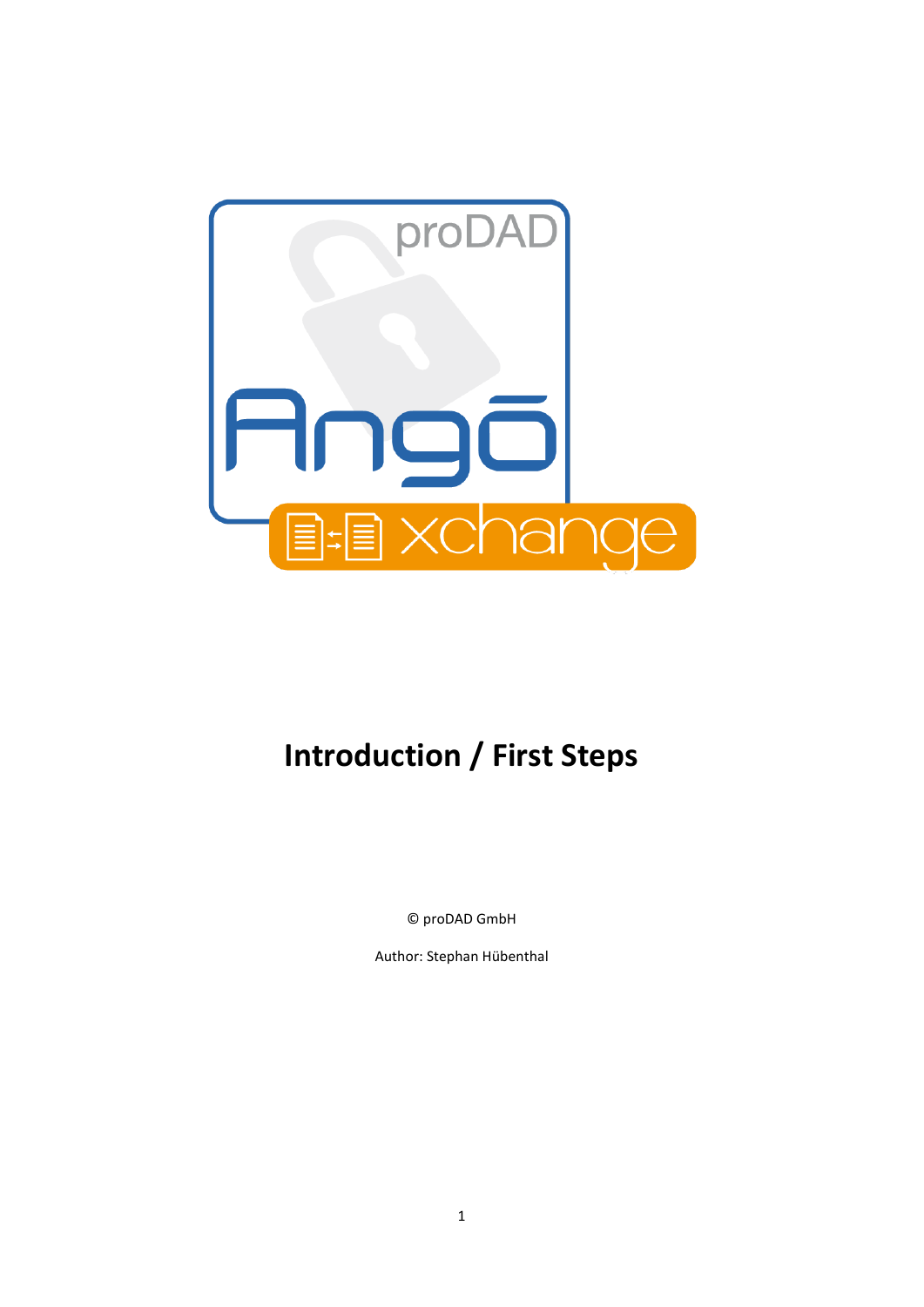# **CONTENT**

|       | Chapter 1: The Service Company sets up Ango after the installation for the first time and sends its contact |  |
|-------|-------------------------------------------------------------------------------------------------------------|--|
|       |                                                                                                             |  |
| 1.1   |                                                                                                             |  |
| 1.2   |                                                                                                             |  |
| 1.3   |                                                                                                             |  |
| 1.3.1 |                                                                                                             |  |
| 1.3.2 |                                                                                                             |  |
| 1.3.3 |                                                                                                             |  |
|       | Chapter 2: Tom Miller sets up Ango and imports the contact data of the Service Company. Then he sends his   |  |
| 2.1   |                                                                                                             |  |
| 2.2   |                                                                                                             |  |
| 2.2.1 |                                                                                                             |  |
| 2.2.2 |                                                                                                             |  |
| 2.2.3 |                                                                                                             |  |
| 2.3   |                                                                                                             |  |
| 2.3.1 |                                                                                                             |  |
| 2.3.2 |                                                                                                             |  |
| 2.3.3 |                                                                                                             |  |
|       | Chapter 3: Anne Best of the Service Company imports the contact data of Tom Miller  19                      |  |
| 3.1   |                                                                                                             |  |
| 3.2   |                                                                                                             |  |
| 3.3   |                                                                                                             |  |
|       |                                                                                                             |  |
| 4.1   |                                                                                                             |  |
| 4.2   |                                                                                                             |  |
| 4.3   |                                                                                                             |  |
| 4.4   |                                                                                                             |  |
| 4.5   |                                                                                                             |  |
| 4.6   |                                                                                                             |  |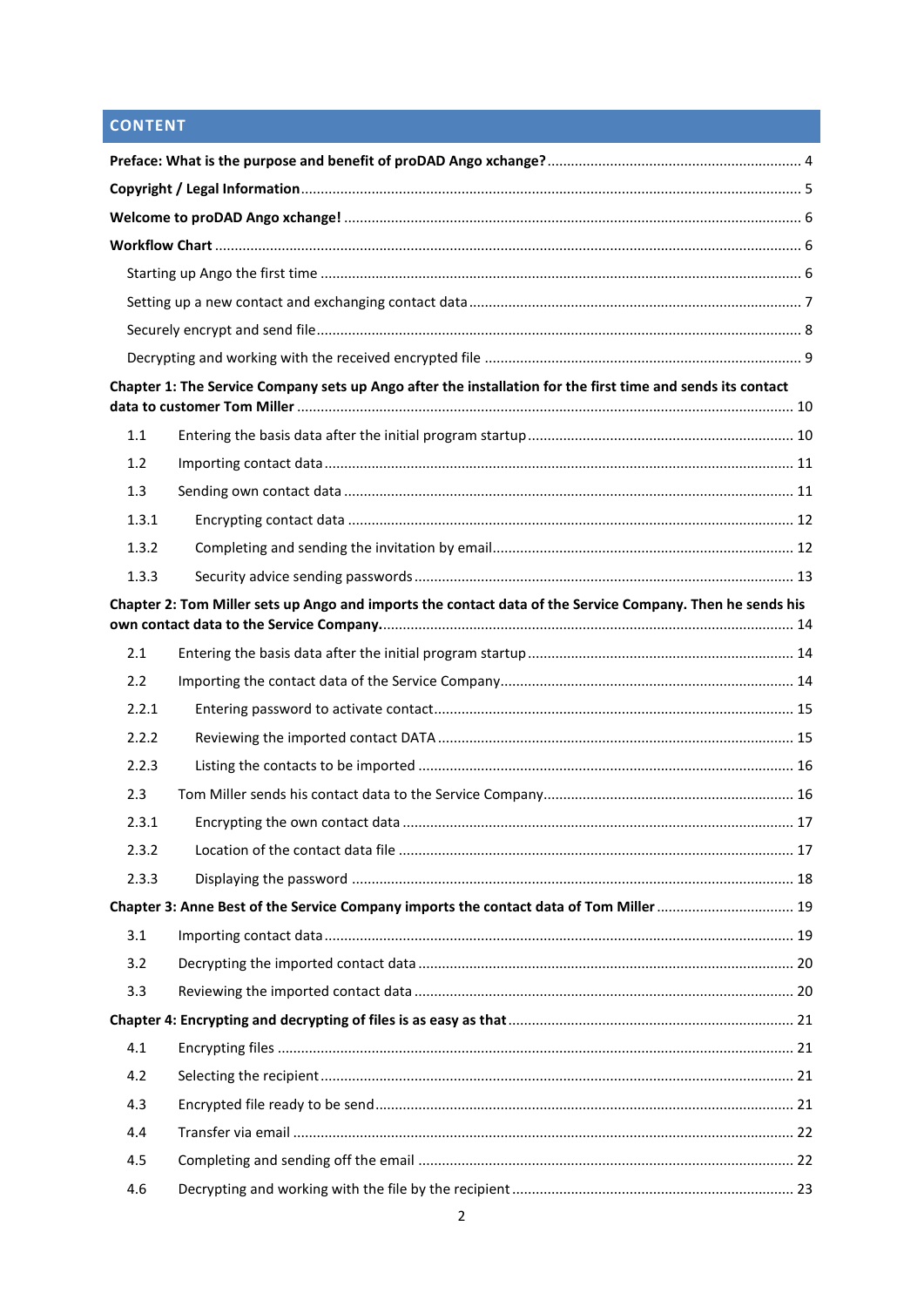|--|

3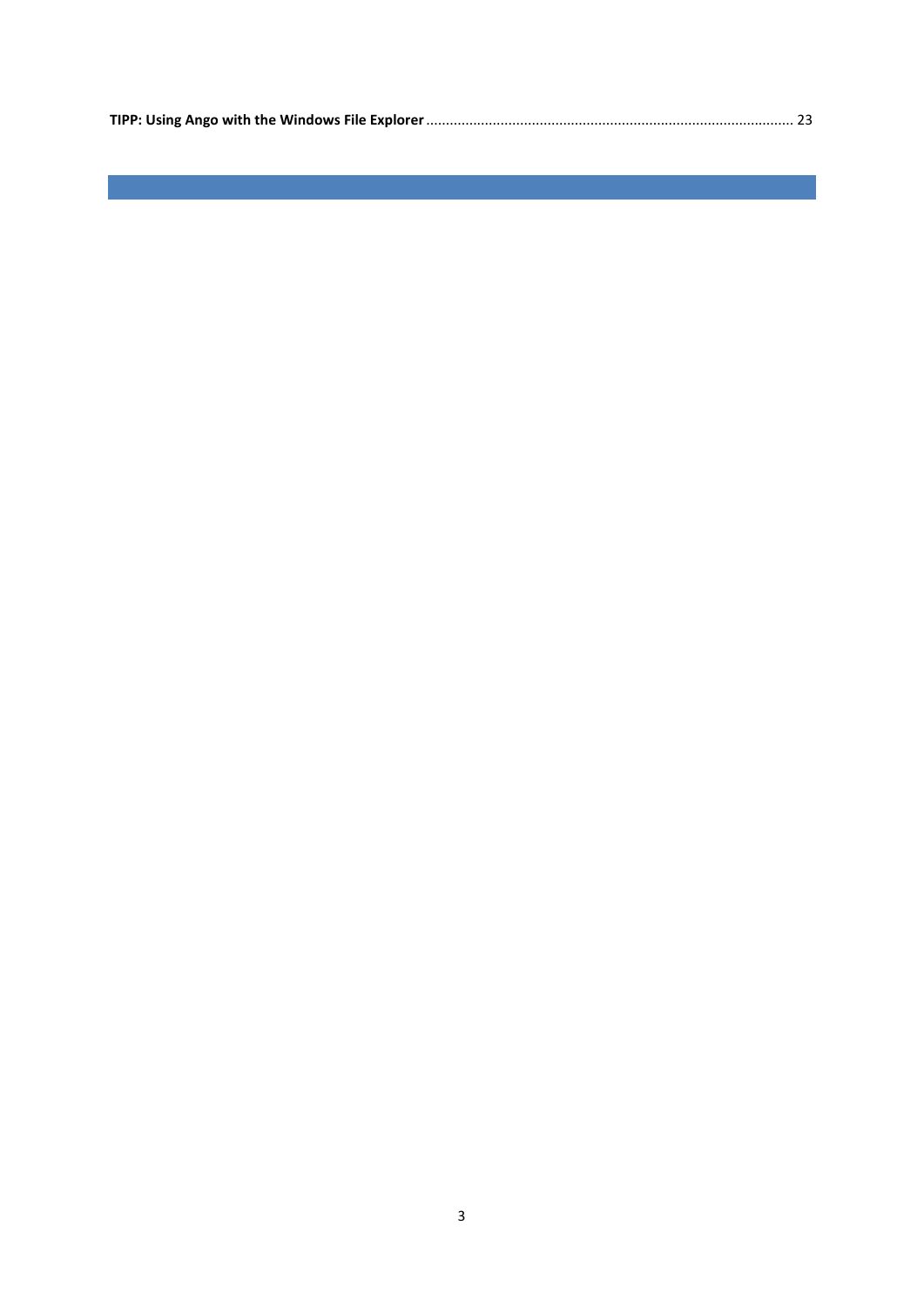# <span id="page-3-0"></span>**PREFACE: WHAT IS THE PURPOSE AND BENEFIT OF PRODAD ANGO XCHANGE?**

Congratulations. You have decided to exchange data with proDAD Ango securely, EU-GDPR-compliant, fast and comfortable.

proDAD Ango offers the optimal protection for all your files - when sending them as attachments by email for instance. proDAD Ango protects any kind of file like text documents, spreadsheets, audio or video files. Encrypting sensible data is fully compliant to the EU General Data Protection Regulation (GDPR)

- No online data storage needed
- No need to remember passwords for different recipients
- Files can be encrypted and sent directly from programs like the Windows explorer

The EU General Data Protection Regulation (GDPR) sets high standards for companies. The encryption of documents is a key request because encryption can protect you from the dramatic consequences of a data leak. If you send of an unencrypted email you are responsible that only the intended recipient will be able to read the attachment(s).

With proDAD Ango you ensure this quick and easily. Encrypting files – especially if personal data are involved – is being regarded as an optimal technical organizational measure in the sense of the EU General Data Protection Regulation.

Different to many online solutions which are processing or storing data on remote servers, proDAD Ango was developed as a peer2peer encryption method. This ensures that the respective users only can decrypt the data they have received.

Not to deploy external servers means more cyber security leaving no potential target for hackers. This way data cannot be read by others during the transfer process nor can cyber-attacks make this content available to third parties.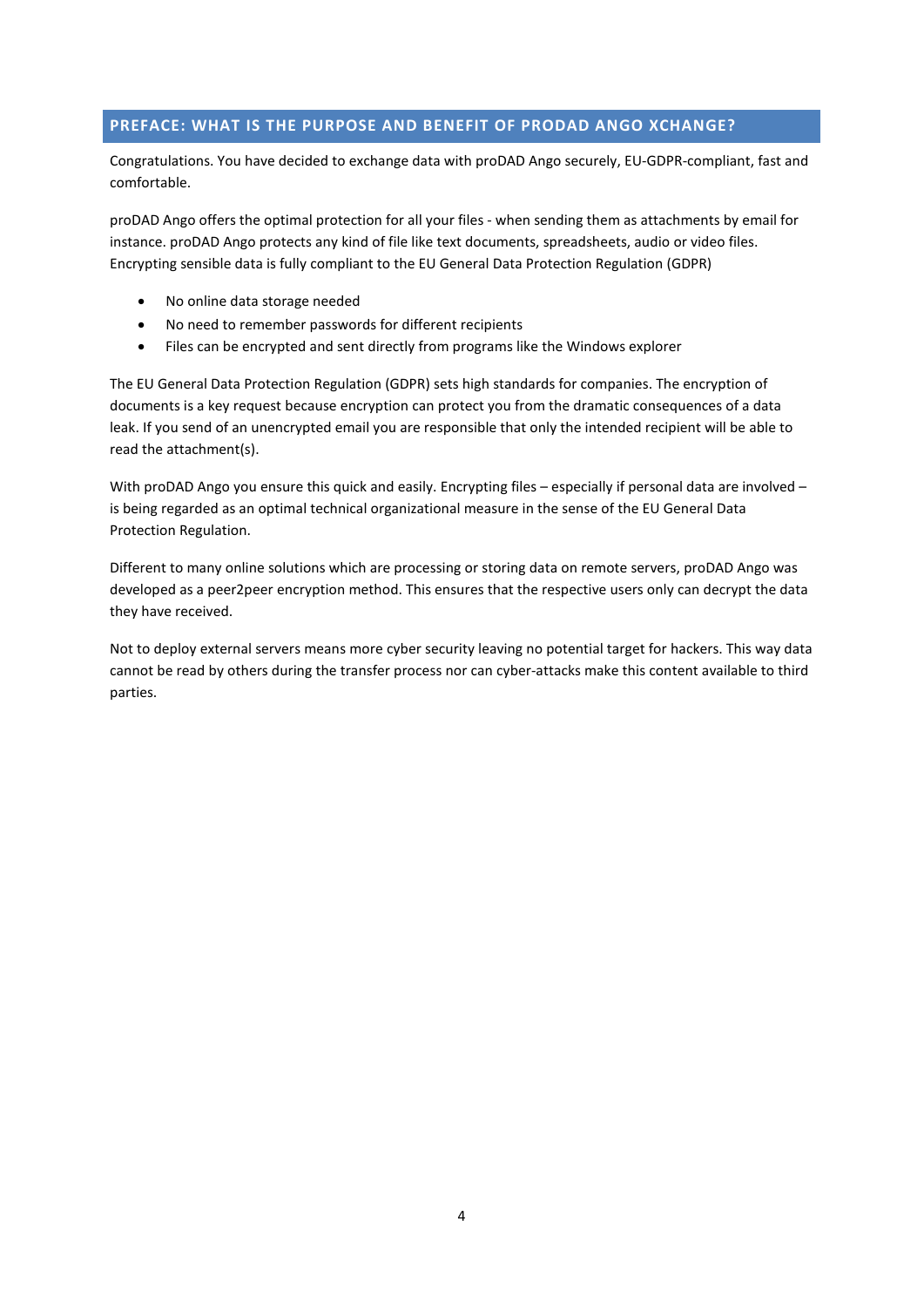# <span id="page-4-0"></span>**COPYRIGHT / LEGAL INFORMATION**

Copyright proDAD GmbH. All rights reserved.

#### Licensing Conditions

Please read these licensing conditions carefully before installing the software.

#### Licensing agreement

When setup starts, a licensing agreement is shown, which you should read carefully. By installing the software, you state that you accept the copyright conditions, the licensing agreement and the licensing procedure.

#### License Guarantee

proDAD GmbH grants the user the right to use this product for its proper and permitted purpose. The present product may only be installed on one computer. proDAD hereby guarantees to provide a license key free of charge. By installing this product, the user acknowledges and accepts the license guarantee, the copyright terms, and the limitation of liability.

#### Trademarks

All products and trademarks mentioned in association with this product are trademarks that belong to the respective owners. All trademarks are used without any guarantee that they may be used freely, and they may be registered trademarks.

#### Limitation of Liability

The extent of liability for any one claim is limited to a replacement of the product. This applies to proDAD GmbH, all licensees and retailers. Claims shall only be recognized if the software is returned in an orderly manner, together with the returned goods number that has to be previously arranged with proDAD GmbH. The goods must also be accompanied by proof of purchase. This guarantee becomes void if a malfunction of this product is due to improper use, mistreatment, an accident or improper handling. proDAD GmbH, its sales partners and licensees, shall not be held liable for damages or subsequent damages arising from the impossible usage of this product. Liability is limited in all cases to the purchase price of the product.

#### Documentation

The greatest of care has been taken in compiling and translating the handbook. However, the possibility of errors cannot be fully excluded. proDAD GmbH shall assume no responsibility or liability whatsoever for the consequences of any incorrect statements or information which the documentation or translation may contain. Subject to technical and optical modifications. Information regarding any inaccuracies is always welcome.

#### Copyright

The software and the individual components of this product are the property of proDAD GmbH. By installing this product, the licensee agrees to refrain from unauthorized use and duplication.

proDAD GmbH does not accept any responsibility for the usage of this program and the publication of its contents and data that has been created with this program.

ProDAD GmbH \* Gauertstr. 2 \* 78194 Immendingen \* Deutschland \* HRB 1077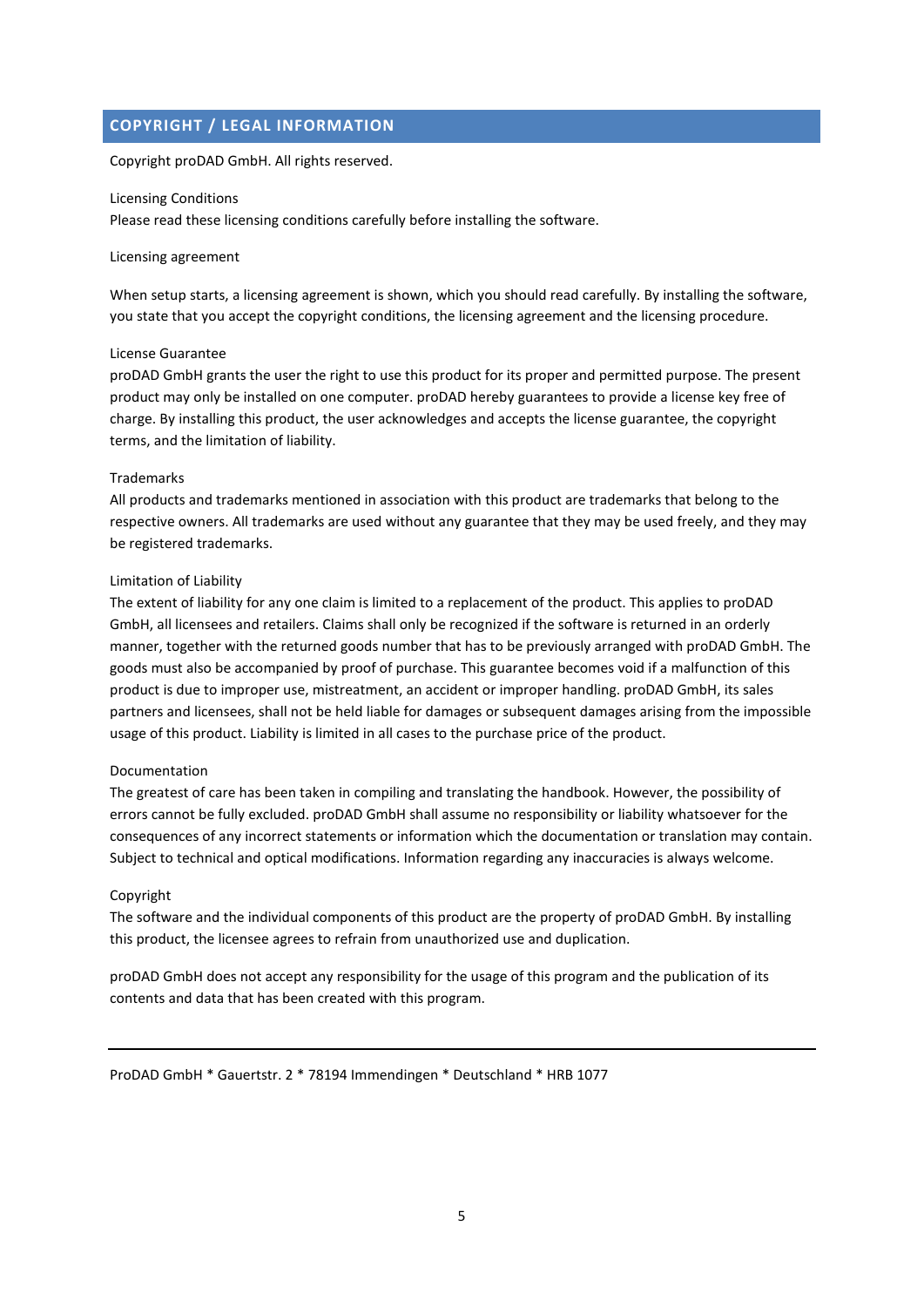#### <span id="page-5-0"></span>**WELCOME TO PRODAD ANGO XCHANGE!**

With the example of Ann Vest of the Service Company und their customer Tom Miller we will show you how both parties go ahead setting up proDAD Ango.

After initially entering your own master data and setting up your contact(s) (as described in chapter 1 to 3) you will then manage the encryption and decryption of documents to be exchanged with just a few clicks quick and easy. This we will show you in chapter 4.

Before this we would like to visualize the workflow with the following chart. For a quick orientation we have also referred to the respective chapter numbers printed in [brackets].

Setting up a contact only takes a few minutes. Afterwards you will not have to memorize any password anymore to securely encrypt and decrypt files. You will see how easy and comfortable proDAD Ango is to work with.

#### <span id="page-5-1"></span>**WORKFLOW CHART**

#### <span id="page-5-2"></span>STARTING UP ANGO THE FIRST TIME



(The numbers in brackets refer to the respective chapter numbers on the following pages)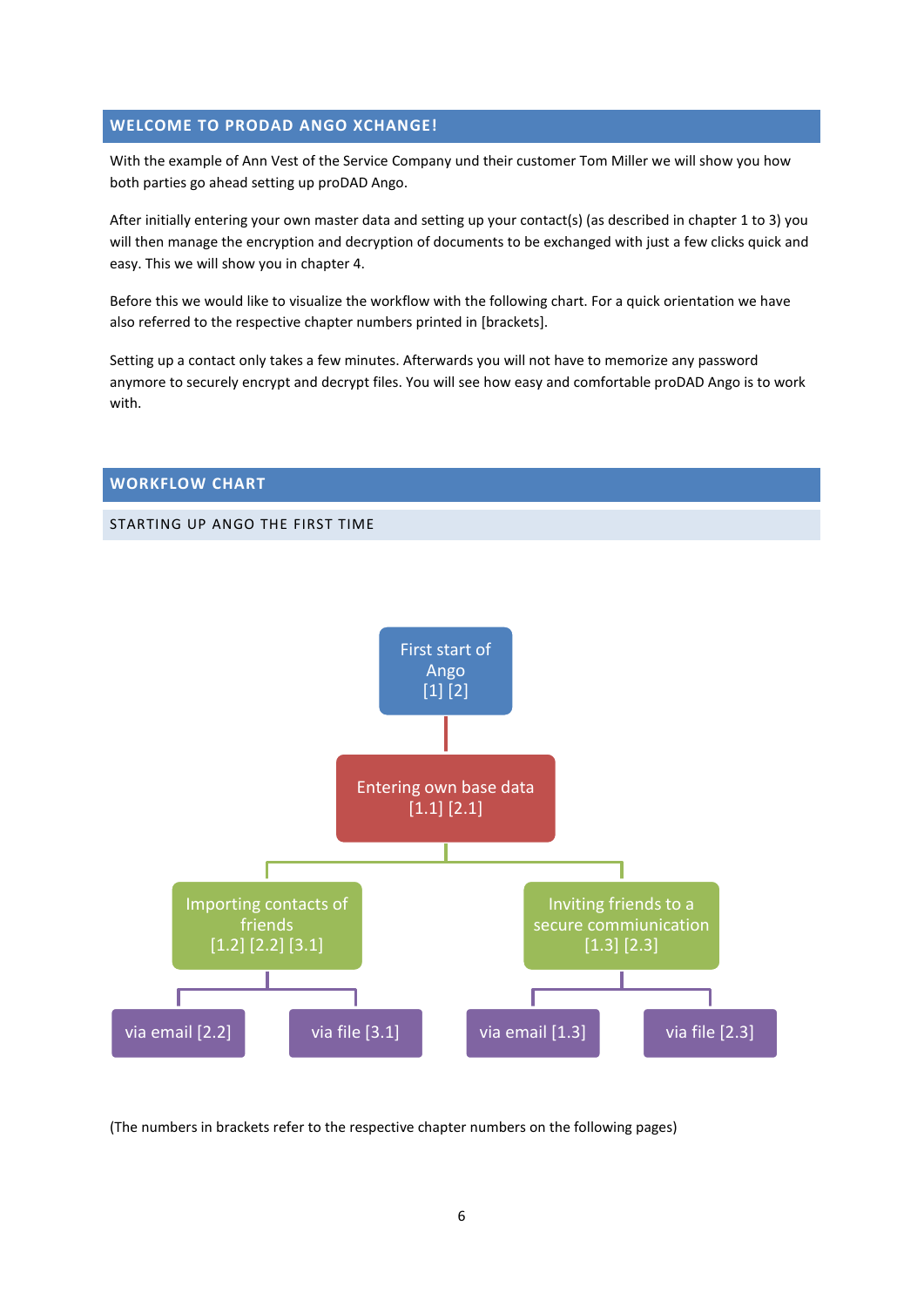<span id="page-6-0"></span>

(The numbers in brackets refer to the respective chapter numbers on the following pages)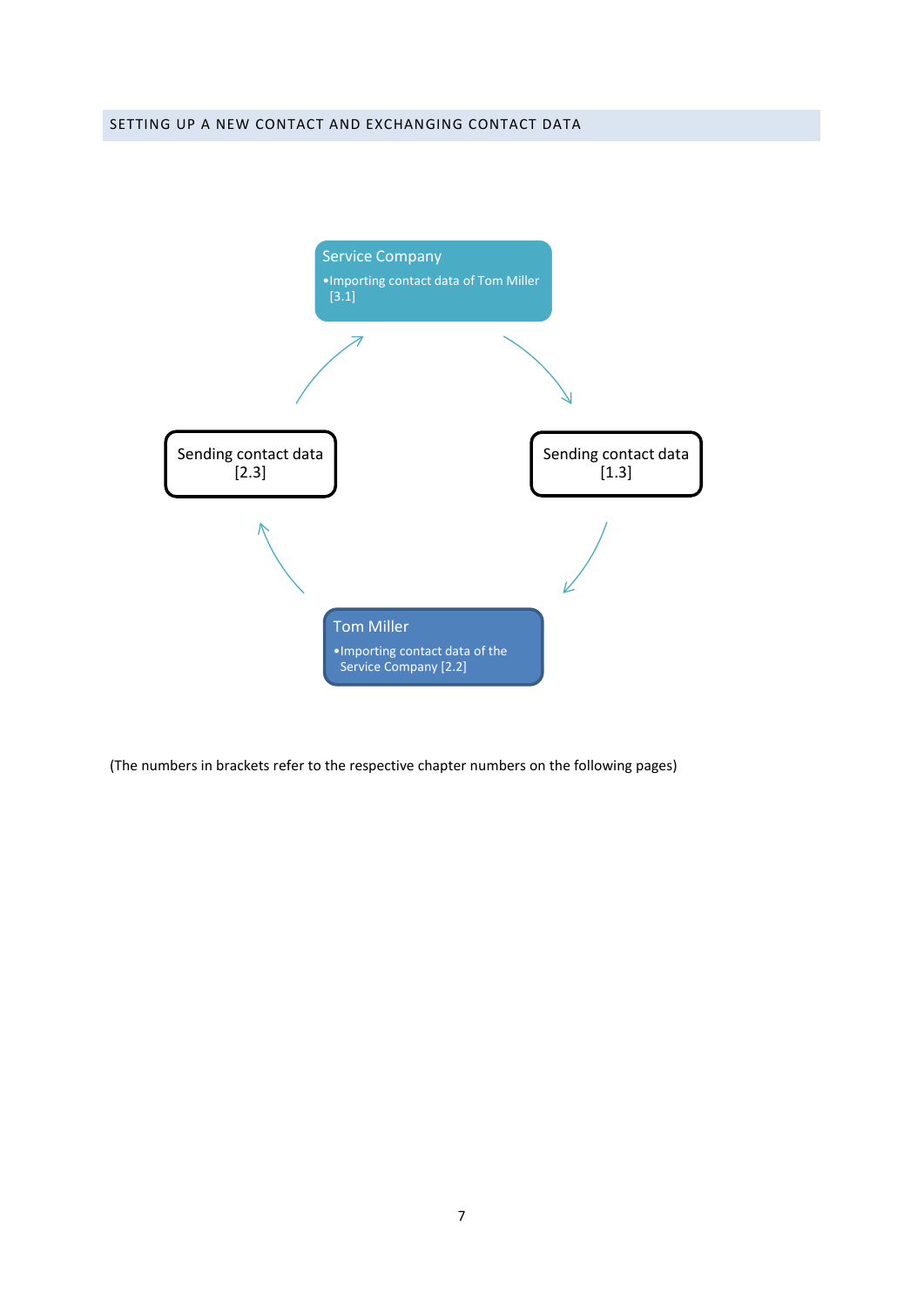<span id="page-7-0"></span>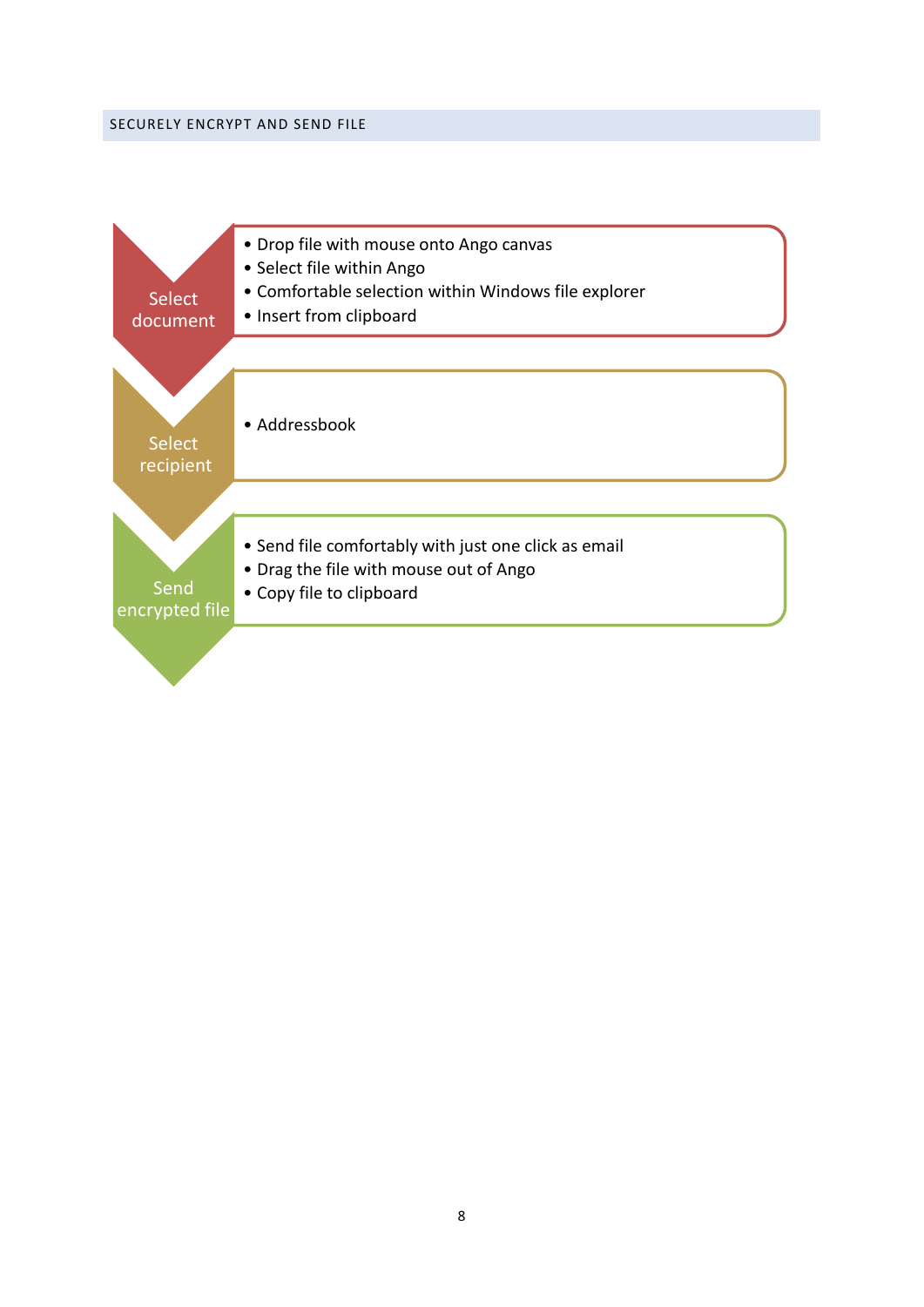#### <span id="page-8-0"></span>DECRYPTING AND WORKING WITH THE RECEIVED ENCRYPTED FILE

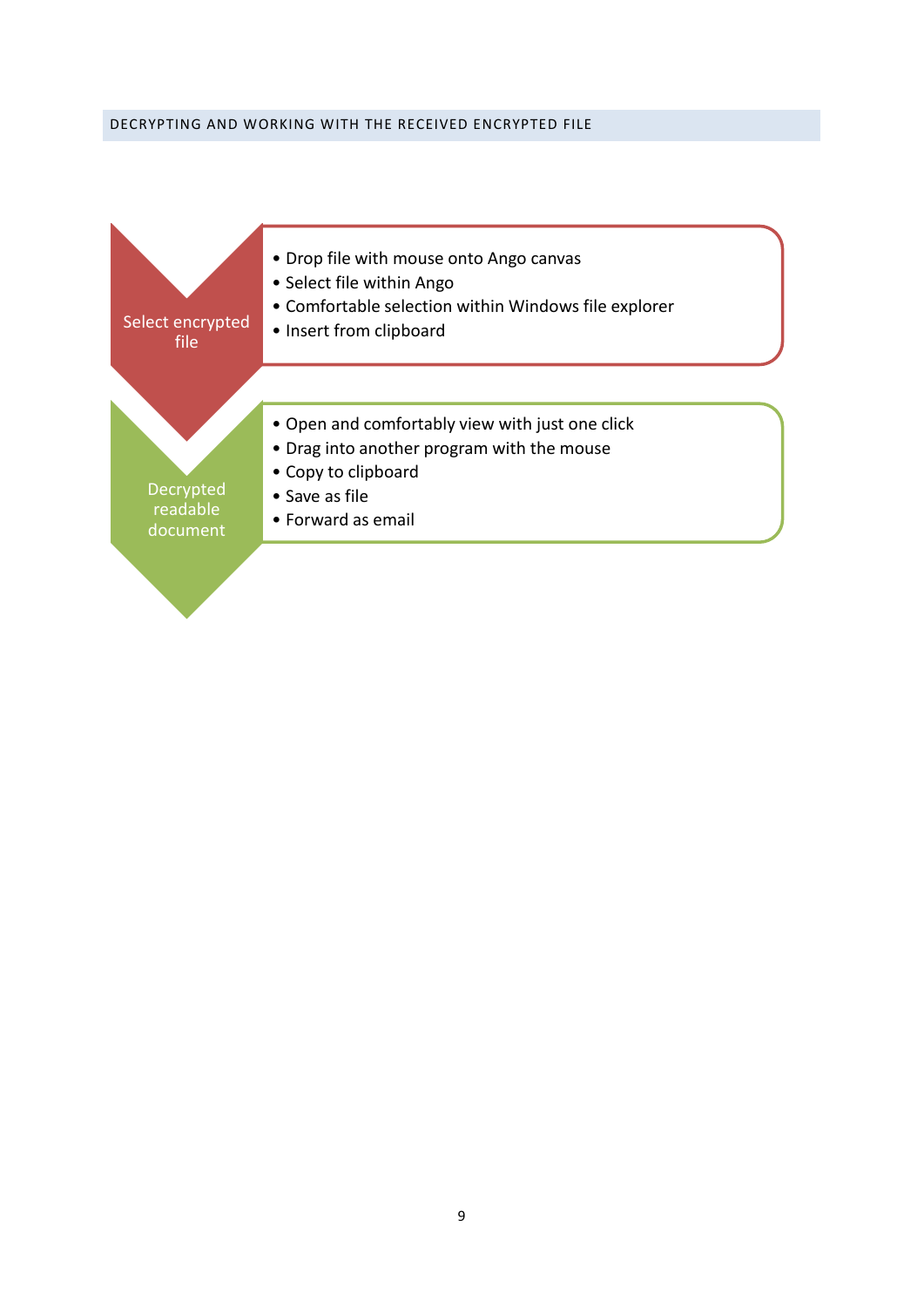#### **Remark**

The initial preparation steps as described in the following chapters 1 to 3 only need to be applied once when setting up a new contact. After the setup you handle the encryption and decryption of the documents to be exchanged with this contact with just a few clicks – quick and easy without ever needing to enter a password again. This we will show you in chapter 4.

# <span id="page-9-0"></span>**CHAPTER 1: THE SERVICE COMPANY SETS UP ANGO AFTER THE INSTALLATION FOR THE FIRST TIME AND SENDS ITS CONTACT DATA TO CUSTOMER TOM MILLER**

#### <span id="page-9-1"></span>1.1 ENTERING THE BASIS DATA AFTER THE INITIAL PROGRAM STARTUP

| Preparing |                                                         |                            | $\overline{\mathbf{x}}$ |  |  |  |  |  |
|-----------|---------------------------------------------------------|----------------------------|-------------------------|--|--|--|--|--|
|           | My contact details<br>Please enter your contact details |                            |                         |  |  |  |  |  |
|           | Company:                                                | <b>Service Company</b>     |                         |  |  |  |  |  |
|           | Last Name:                                              | <b>Best</b>                |                         |  |  |  |  |  |
|           | <b>First Name:</b>                                      | Ann                        |                         |  |  |  |  |  |
|           | Email:                                                  | Ann.Best@servicecompany    |                         |  |  |  |  |  |
|           |                                                         |                            |                         |  |  |  |  |  |
|           |                                                         |                            |                         |  |  |  |  |  |
|           |                                                         |                            |                         |  |  |  |  |  |
|           |                                                         |                            |                         |  |  |  |  |  |
|           |                                                         |                            |                         |  |  |  |  |  |
|           |                                                         | Next »<br>Cancel<br>« Back |                         |  |  |  |  |  |

The Service Company, represented by Anne Best, sets up proDAD Ango, enters the own base data and then clicks Next.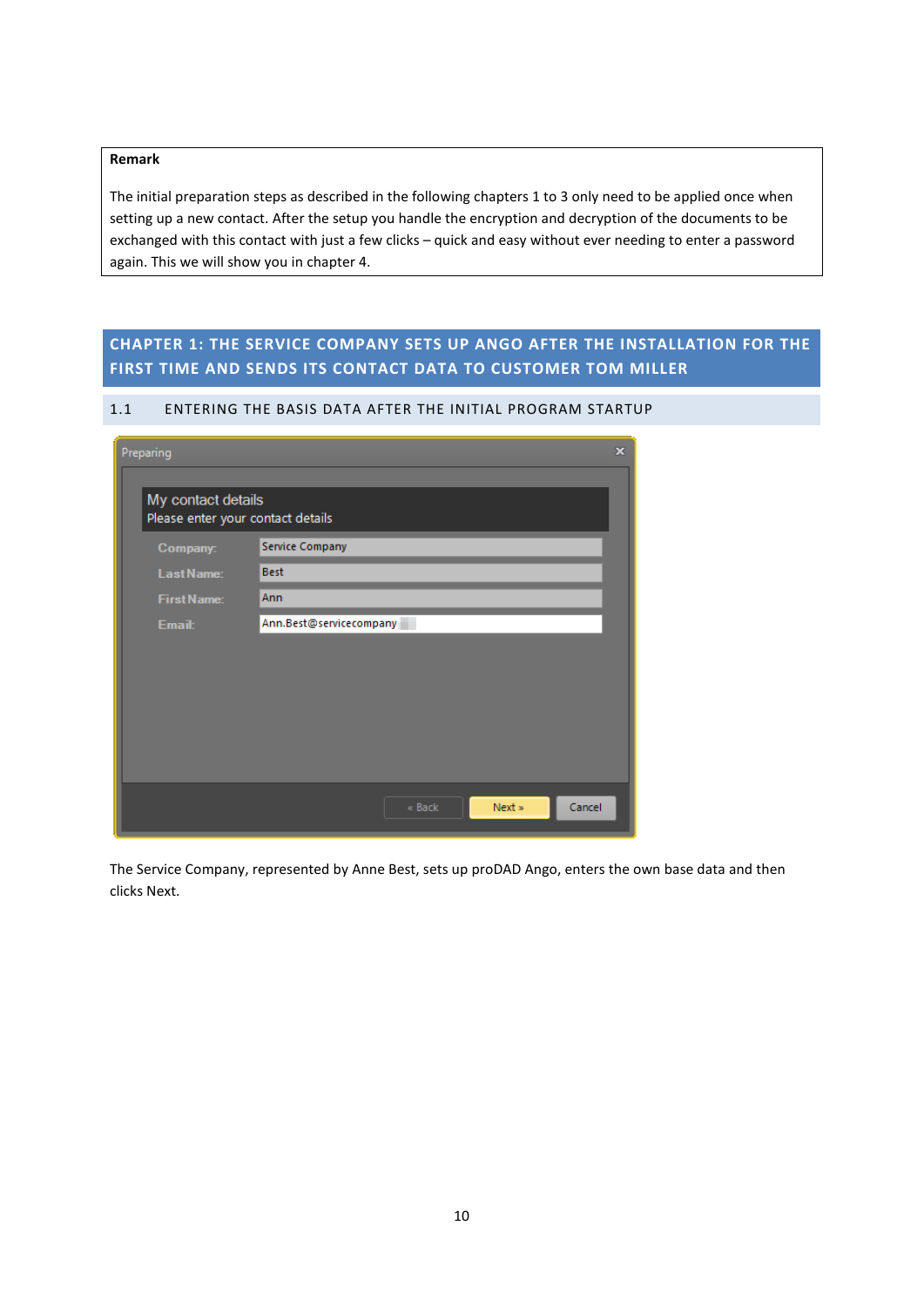#### <span id="page-10-0"></span>1.2 IMPORTING CONTACT DATA



proDAD Ango now offers the possibility to import the contact data of a friend. proDAD Ango calls a partner a friend, whenever encrypted data shall be exchanged between the two. Right now, the Service Company does not have an external contact yet. Therefore, no contact files are being imported now.

#### <span id="page-10-1"></span>1.3 SENDING OWN CONTACT DATA

| Preparing<br>$\mathbf x$                                                                                                                    |
|---------------------------------------------------------------------------------------------------------------------------------------------|
| Share your contact details with friends<br>Friends need to import your contact details before<br>they are able to send encrypted documents. |
| Please choose a sending method:<br>Send by Email<br>Save as File                                                                            |
| <br>Cancel<br><b>OK</b><br>« Back<br>:                                                                                                      |

Anne Best of the Service Company would like to invite customer Tom Miller to also use proDAD Ango, to securely exchange files between each other. The invitation can be sent as email via Outlook. Alternatively, the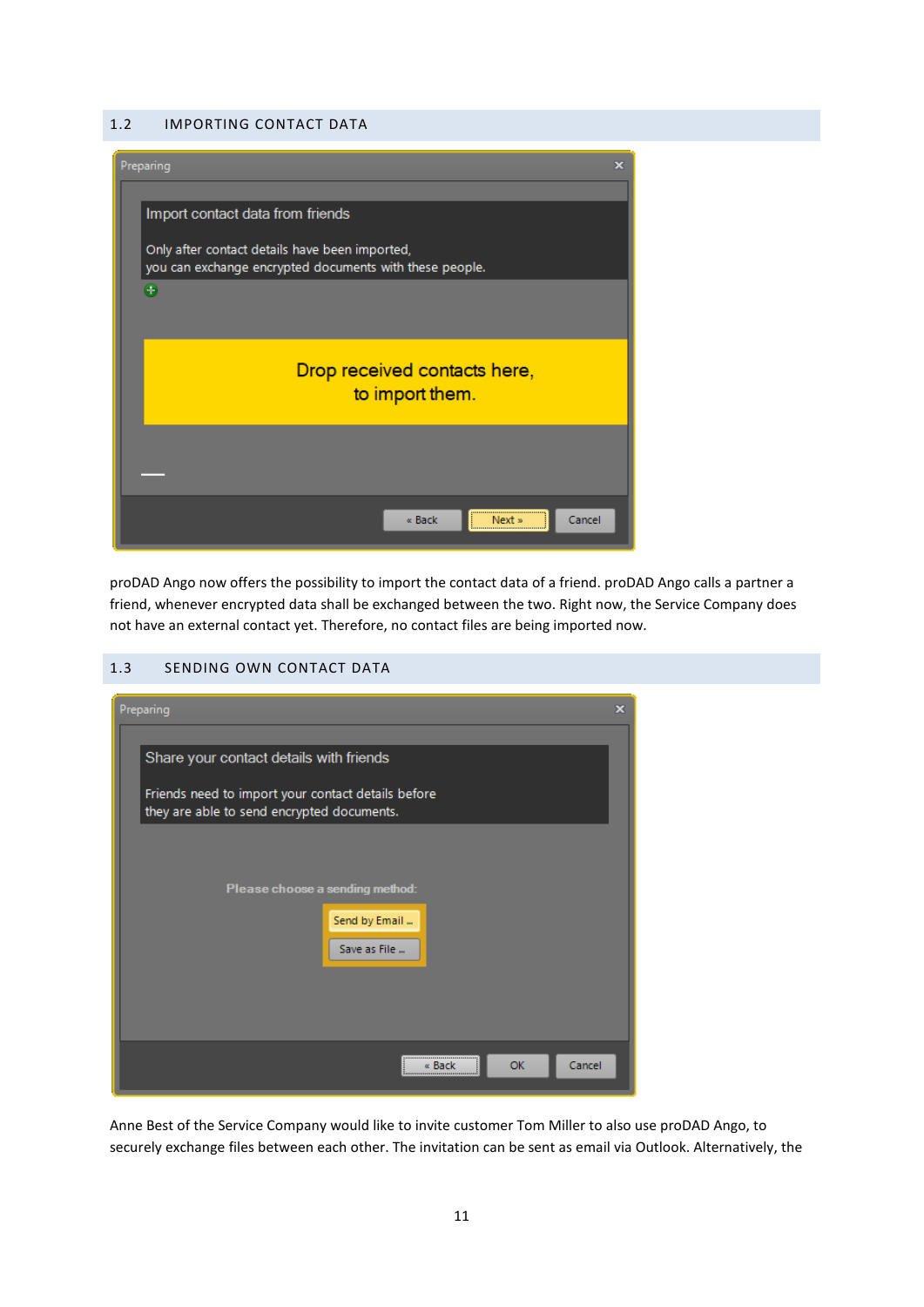invitation can also be stored as a file to be sent by another email program or to be exchanged by devices like USB sticks or memory cards.

# <span id="page-11-0"></span>1.3.1 ENCRYPTING CONTACT DATA  $\overline{\mathbf{x}}$ Export contact data -- Best Ann Password ×, 卣 -<br>Please enter a password to encrypt the contact details<br>so that only the recipient of this password can use your contact details. Next »

Ango now asks to enter a password to encrypt the contact file. This is to ensure that the intended recipient only is able to import the data. As soon as the entered password is at least 16 digits long Ango accepts the input and changes the frame surrounding the input field from red to green.

### <span id="page-11-1"></span>1.3.2 COMPLETING AND SENDING THE INVITATION BY EMAIL

| $\boxplus$<br>Invitation to encrypted data exchange - Message (HTML)<br>Ψ                                                                                                                            | 囨            | $\times$<br>п            |
|------------------------------------------------------------------------------------------------------------------------------------------------------------------------------------------------------|--------------|--------------------------|
| File<br>Options<br>Review<br>$\Omega$<br>Tell me what you want to do<br>Format Text<br>Help<br>Insert<br>Message                                                                                     |              |                          |
| $I \quad \underline{\mathsf{U}} \quad \underline{\mathsf{Z}} \ \lor \ \underline{\mathsf{A}} \ \lor \ \cdots$<br>$\mathbb{I} \times \mathbb{Z} \times \mathbb{I}$<br>B<br>$\searrow$<br>$\checkmark$ | $\mathbf{H}$ | $\checkmark$             |
| From $\vee$<br>$\Rightarrow$                                                                                                                                                                         |              |                          |
| Send<br>To                                                                                                                                                                                           |              |                          |
| Cc                                                                                                                                                                                                   |              |                          |
| Bcc                                                                                                                                                                                                  |              |                          |
| Subject<br>Invitation to encrypted data exchange                                                                                                                                                     |              |                          |
| Best Ann.AngoContact<br>3 KB                                                                                                                                                                         |              |                          |
|                                                                                                                                                                                                      |              |                          |
|                                                                                                                                                                                                      |              |                          |
| This is an invitation to encrypted or secure data exchange.                                                                                                                                          |              |                          |
| Please install the free software proDAD Ango:                                                                                                                                                        |              |                          |
| http://www.prodad.de/AngoX.html                                                                                                                                                                      |              |                          |
| After starting Ango, you will be prompted to import the attachment to this email.                                                                                                                    |              |                          |
| Afterwards you can already exchange documents.                                                                                                                                                       |              | $\overline{\phantom{a}}$ |

Anne Best had decided to send the contact data by email. Outlook already prepared the mail. The email includes the encrypted contact data of the sender – in our example the data of Anne Best of the Service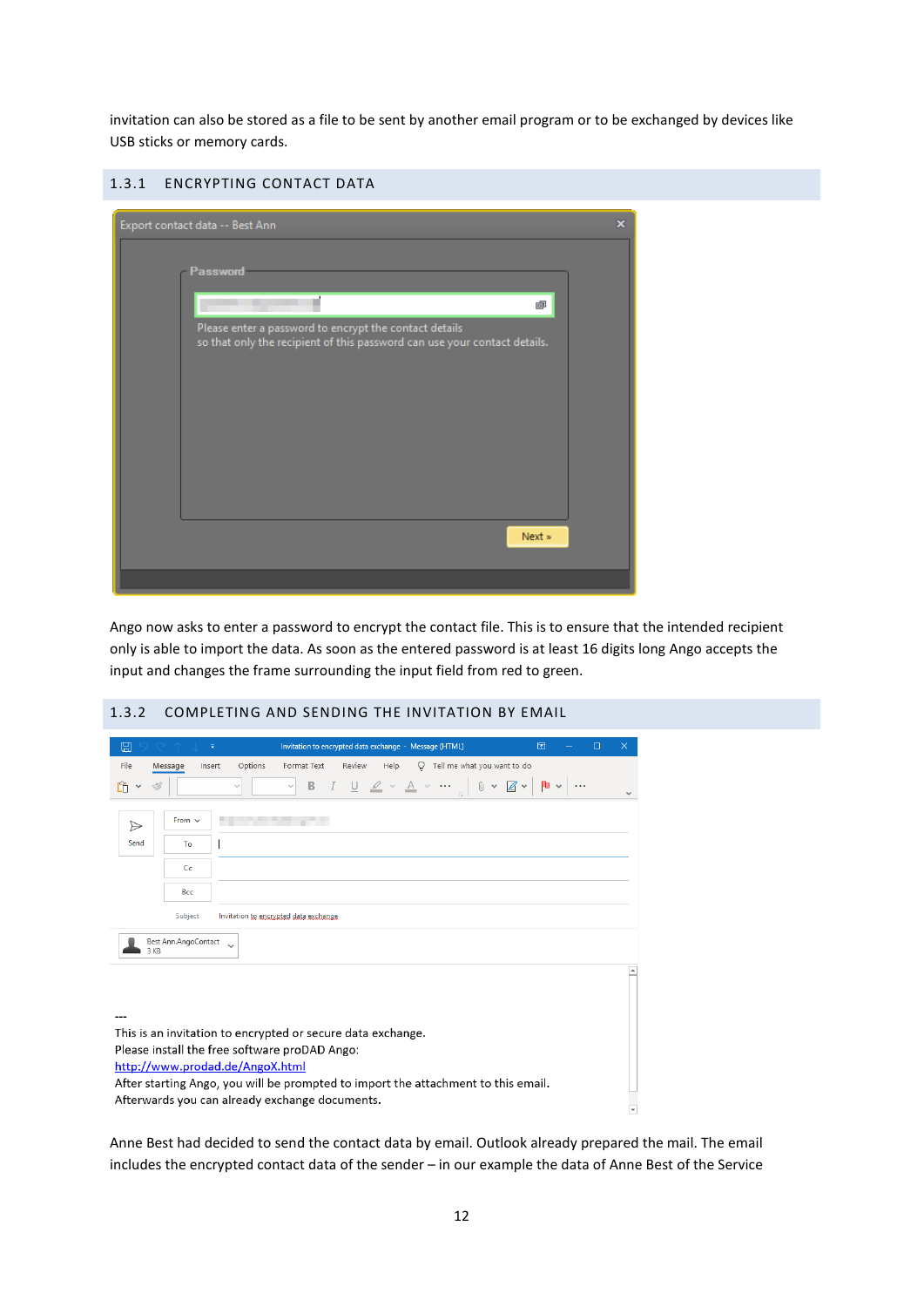Company. After adding the recipients email address and maybe a few additional personal words regarding the recipient the mail is ready to be sent.

#### <span id="page-12-0"></span>1.3.3 SECURITY ADVICE SENDING PASSWORDS



For Tom Miller to be able to import the Service Company's contact data into his Ango program, he of course needs to be informed about the password. Ango advises the sender not to share the password together with the contact data file. For security reasons a separate email should be used – or even better – another messenger service, SMS, telephone, fax or letter.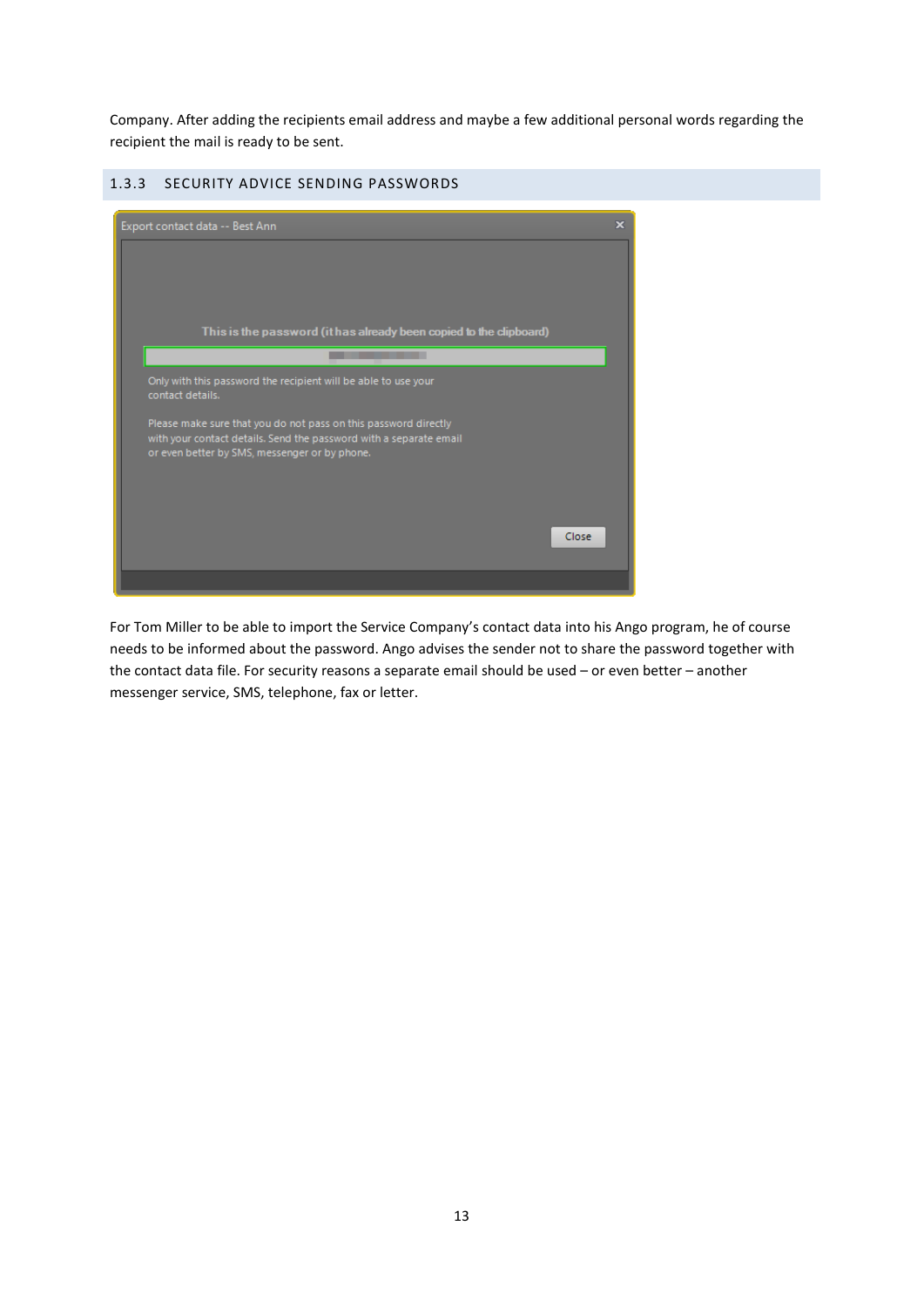<span id="page-13-0"></span>**CHAPTER 2: TOM MILLER SETS UP ANGO AND IMPORTS THE CONTACT DATA OF THE SERVICE COMPANY. THEN HE SENDS HIS OWN CONTACT DATA TO THE SERVICE COMPANY.**

| Preparing                                               |                            | $\boldsymbol{\mathsf{x}}$ |
|---------------------------------------------------------|----------------------------|---------------------------|
| My contact details<br>Please enter your contact details |                            |                           |
| Company:                                                |                            |                           |
| Last Name:                                              | <b>Miller</b>              |                           |
| <b>First Name:</b>                                      | <b>Tom</b>                 |                           |
| Email:                                                  | τ<br>Tom.Miller@           |                           |
|                                                         |                            |                           |
|                                                         |                            |                           |
|                                                         |                            |                           |
|                                                         |                            |                           |
|                                                         |                            |                           |
|                                                         | Cancel<br>Next »<br>« Back |                           |

<span id="page-13-1"></span>2.1 ENTERING THE BASIS DATA AFTER THE INITIAL PROGRAM STARTUP

Tom Miller received the message of the Service Company by email and installed Ango. To start off Tom Miller enters his own basis data as well.

# <span id="page-13-2"></span>2.2 IMPORTING THE CONTACT DATA OF THE SERVICE COMPANY

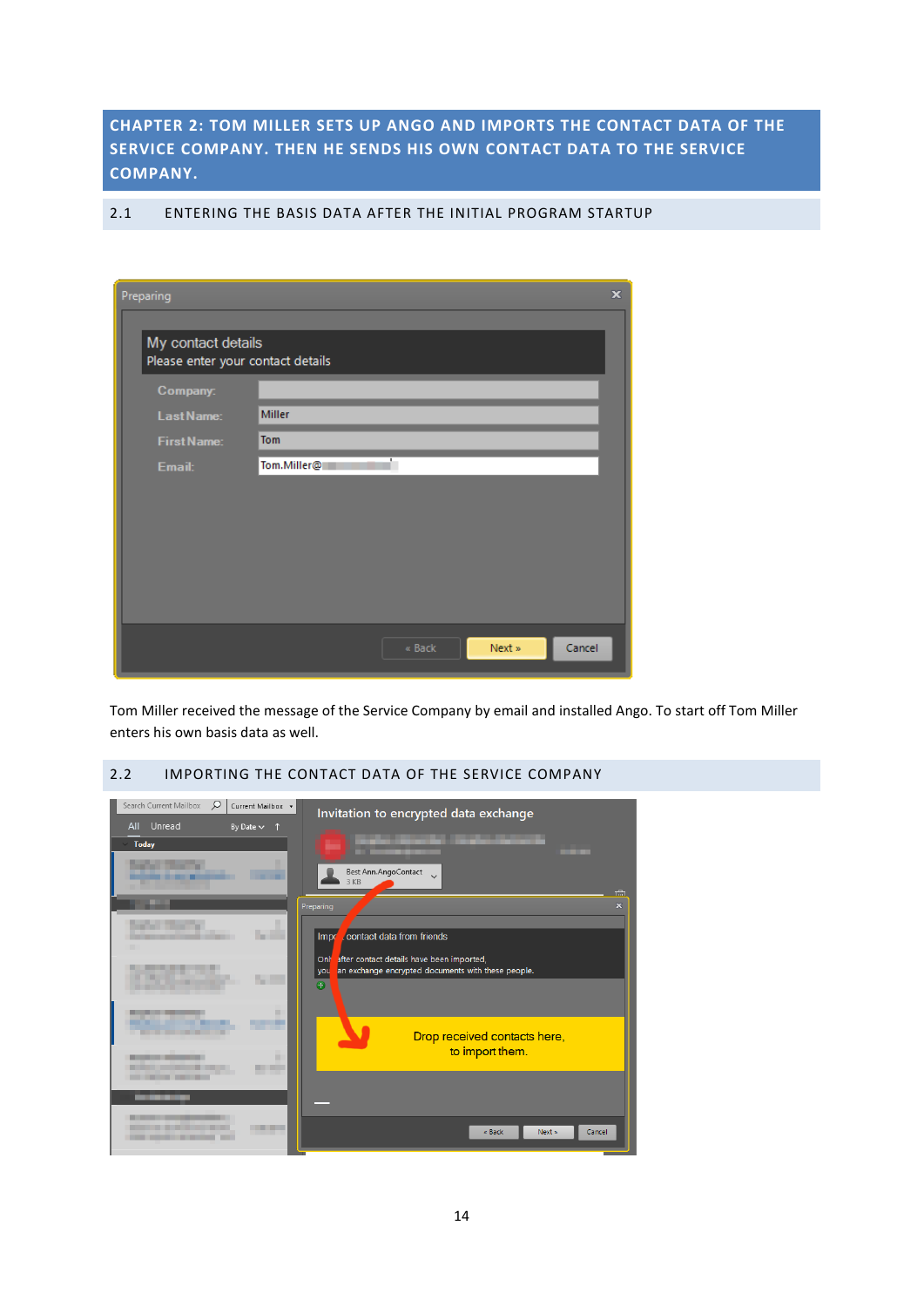The contact data of the Service Company can simply be imported by dragging and dropping the contact file attachment of the received mail into the yellow window of Ango.

<span id="page-14-0"></span>

| 2.2.1 ENTERING PASSWORD TO ACTIVATE CONTACT                                                                                                                                                      |  |
|--------------------------------------------------------------------------------------------------------------------------------------------------------------------------------------------------|--|
| $\pmb{\times}$<br>Import contact data from friends<br>Password-<br>.<br>Please enter the password to decrypt the contact<br>details.<br>The password was created by the contact owner.<br>Next » |  |
| Cancel                                                                                                                                                                                           |  |

Tom Miller enters the password he had additionally received to be able to import the contact. Anne Best had decided to send him the password by SMS.

#### <span id="page-14-1"></span>2.2.2 REVIEWING THE IMPORTED CONTACT DATA

| Import contact data from friends               | $\pmb{\times}$                           |
|------------------------------------------------|------------------------------------------|
| <b>O</b> Sender<br>Best Ann<br>Service Company |                                          |
| Contact                                        |                                          |
| Company:                                       | <b>Service Company</b>                   |
| Last Name:                                     | <b>Best</b>                              |
| <b>First Name:</b>                             | Ann                                      |
| Email:                                         | Ann.Best@servicecompany.                 |
| Hash:                                          | 67DEAD0861EF8C7FB89A26D22D8D0AD198AFEED5 |
|                                                |                                          |
|                                                |                                          |
|                                                |                                          |
|                                                | OK<br>Cancel                             |

The imported data of the Service Company is being shown.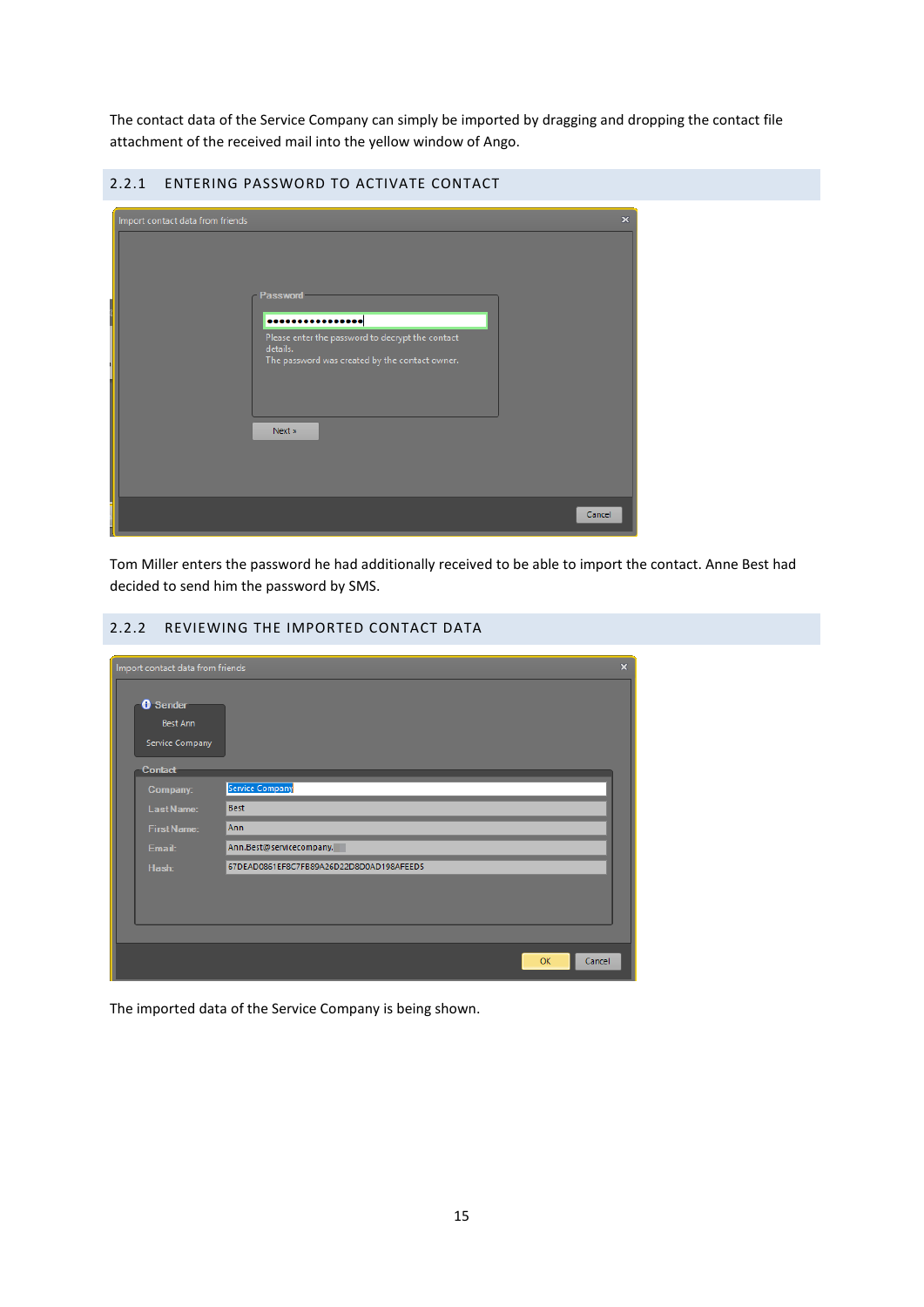#### <span id="page-15-0"></span>2.2.3 LISTING THE CONTACTS TO BE IMPORTED

| Preparing |                                                                                    |                                                         |                   |                 |               |              |            | $\overline{\mathbf{x}}$ |
|-----------|------------------------------------------------------------------------------------|---------------------------------------------------------|-------------------|-----------------|---------------|--------------|------------|-------------------------|
|           | Import contact data from friends<br>Only after contact details have been imported, | you can exchange encrypted documents with these people. |                   |                 |               |              |            |                         |
| A         | v Last Name                                                                        | <b>First Name</b>                                       | Email             | Company         | <b>Status</b> | Contact Type | Created on |                         |
|           | Best                                                                               | Ann                                                     | Ann.Best@servicec | Service Company |               | Imported     | 2/4/2019 1 |                         |
|           |                                                                                    |                                                         |                   |                 | « Back        | Next »       | Cancel     |                         |

In this view all contact data are listed. Right now there is no other entry than this of the Service Company.

#### <span id="page-15-1"></span>2.3 TOM MILLER SENDS HIS CONTACT DATA TO THE SERVICE COMPANY

| Preparing<br>×                                                                                                                              |
|---------------------------------------------------------------------------------------------------------------------------------------------|
| Share your contact details with friends<br>Friends need to import your contact details before<br>they are able to send encrypted documents. |
| Please choose a sending method:                                                                                                             |
| Send by Email<br>Save as File                                                                                                               |
| Cancel<br>« Back<br>OK                                                                                                                      |

Tom Miller now can send his contact data to a friend, in this example the Service Company. The contact data needs to be sent so that the Service Company and Tom Miller can start exchanging encrypted files.

Tom Miller chooses the option "Save as file" because he does not want to send his contact data by Outlook.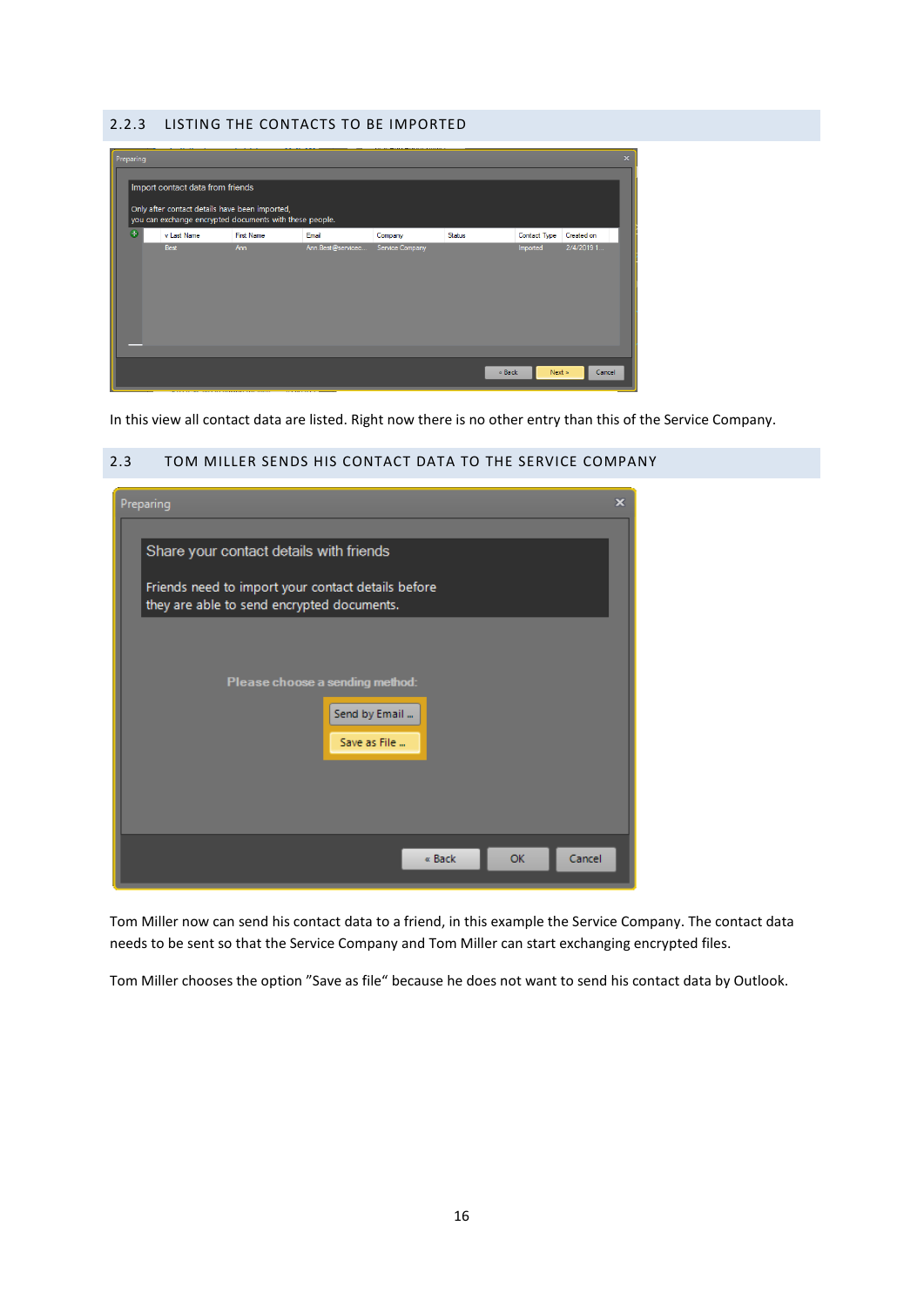#### <span id="page-16-0"></span>2.3.1 ENCRYPTING THE OWN CONTACT DATA



Tom Miller also secures his contact data with a password.

# <span id="page-16-1"></span>2.3.2 LOCATION OF THE CONTACT DATA FILE

Ango stores the contact data file in "documents" as the default directory. Tom Miller can either send the contact data file with an email program or copy the file onto an USB Stick to exchange with the Service Company.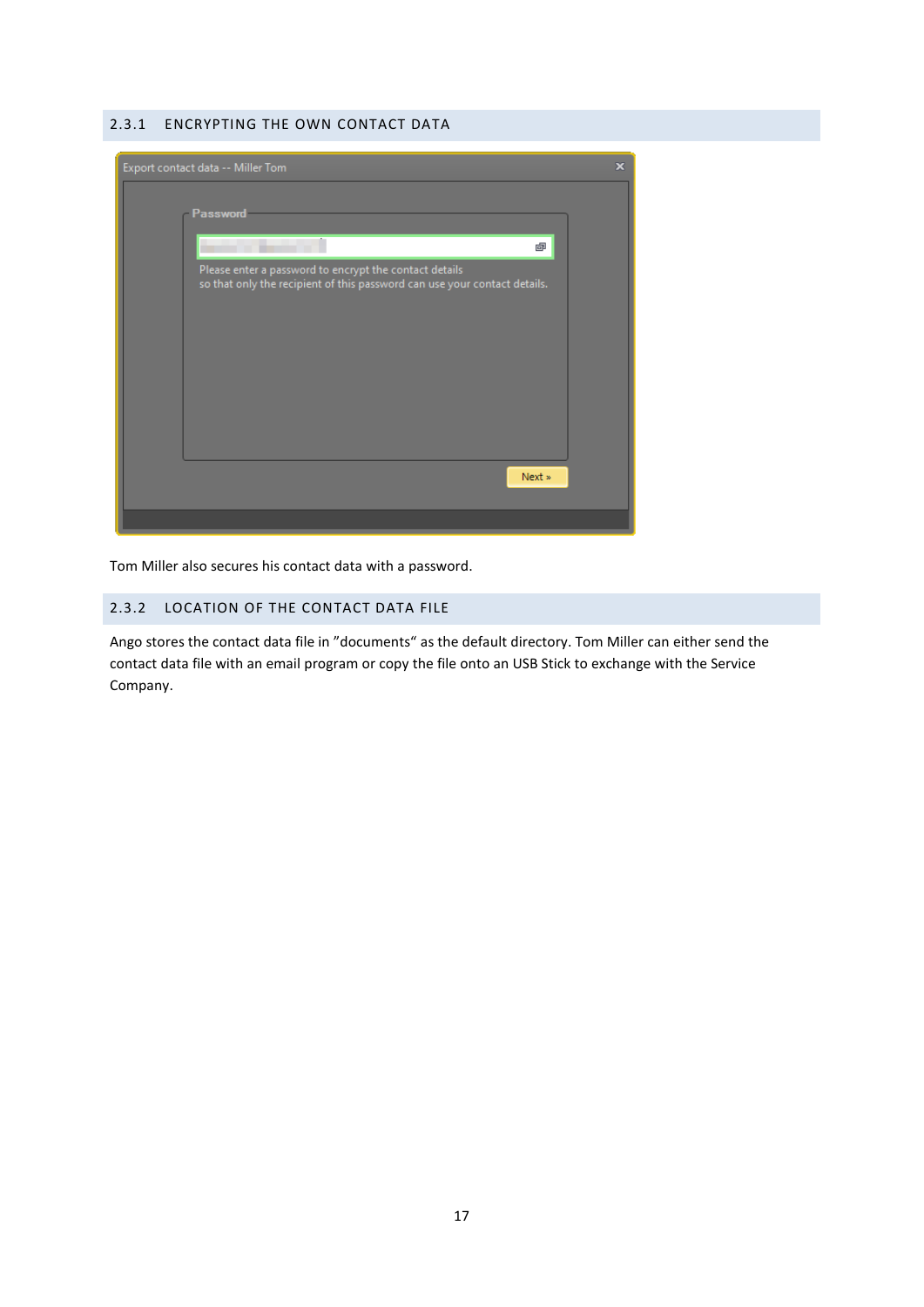#### <span id="page-17-0"></span>2.3.3 DISPLAYING THE PASSWORD



Tom Miller is also notified how to securely handle the exchange of a password. Ango already copied the password to the clipboard so it can easily be pasted into a text document. As said before: For safety reasons you should not send the password together with the contact data file.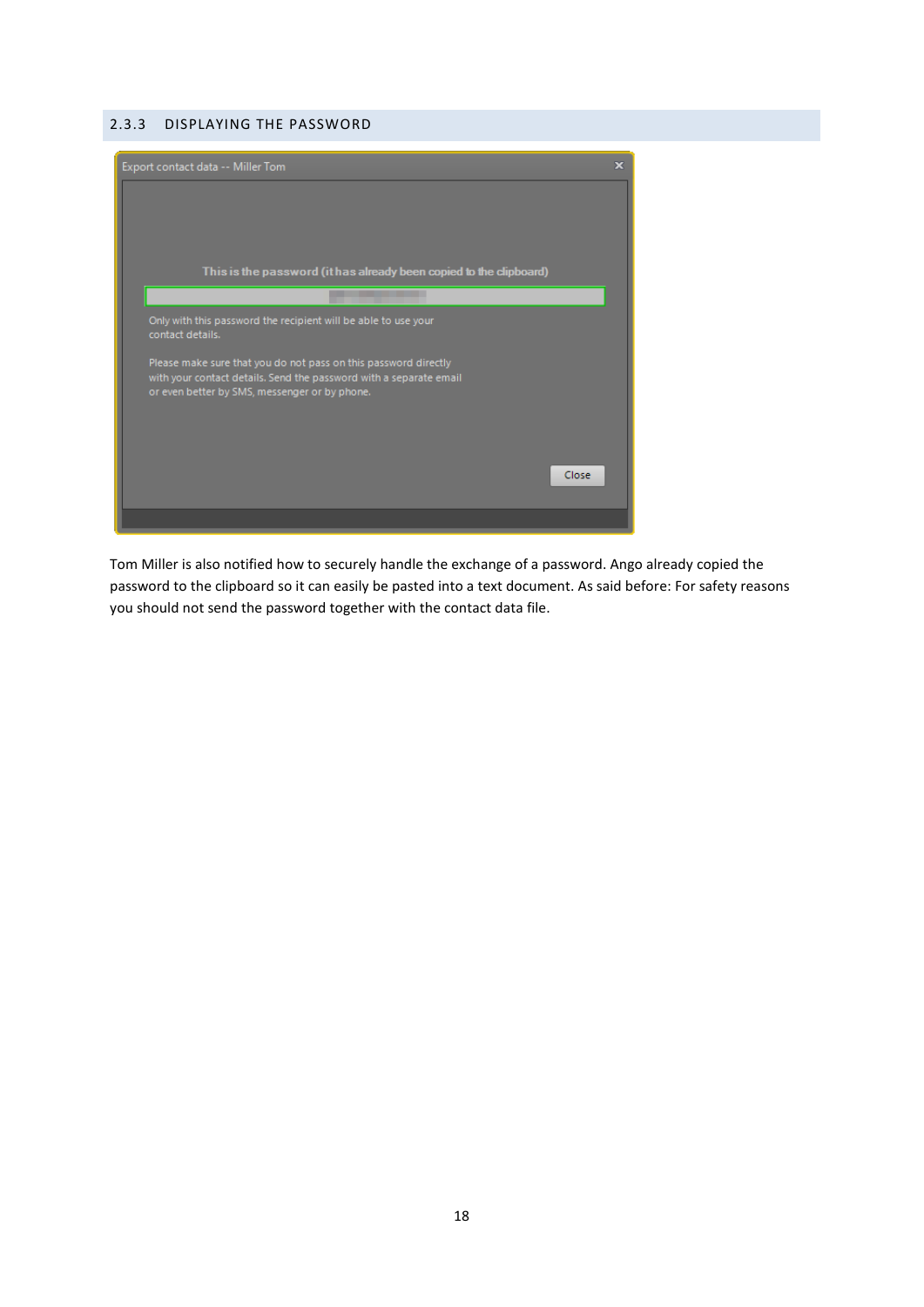# <span id="page-18-0"></span>**CHAPTER 3: ANNE BEST OF THE SERVICE COMPANY IMPORTS THE CONTACT DATA OF TOM MILLER**

#### <span id="page-18-1"></span>3.1 IMPORTING CONTACT DATA

| ø<br>Address Book | 怜.<br>Import Friends              | <b>Best Ann</b> Service Company<br>. ∌ Invite a friend |
|-------------------|-----------------------------------|--------------------------------------------------------|
|                   | Contact                           | This is me                                             |
| Recipient         | Import contact data from a friend | lle Date                                               |
|                   |                                   |                                                        |

Anne Best of the Service Company had already received the contact data file and the required password. She clicks on "Import Friends" in the upper menu.

| <b>D</b> Open                                                             |               |                        |                   |                   |                |                         |      |        | $\times$     |
|---------------------------------------------------------------------------|---------------|------------------------|-------------------|-------------------|----------------|-------------------------|------|--------|--------------|
| > ESD-USB (l:) > contact<br>$\leftarrow$<br>$\checkmark$<br>$\rightarrow$ |               |                        | Ō<br>$\checkmark$ |                   | Search contact |                         |      | ٩      |              |
| Organize $\blacktriangledown$                                             | New folder    |                        |                   |                   |                |                         | 距 ▼  | ш      | $\bullet$    |
| <b>A</b> Quick access<br>$\checkmark$                                     |               | ∧<br>Name              |                   | Date modified     | Type           |                         | Size |        |              |
| Desktop                                                                   | $\mathcal{R}$ | Miller Tom.AngoContact |                   | 2/4/2019 12:54 PM |                | Ango Exchange C         |      | 3 KB   |              |
| $\overline{\phantom{a}}$ Downloads $\overline{\phantom{a}}$               |               |                        |                   |                   |                |                         |      |        |              |
| 葟<br>Documents *                                                          |               |                        |                   |                   |                |                         |      |        |              |
| $\equiv$ Pictures<br><b>Informationed</b>                                 | $\mathcal{R}$ |                        |                   |                   |                |                         |      |        |              |
|                                                                           | File name:    |                        |                   |                   | $\checkmark$   | Contact (*.AngoContact) |      |        | $\checkmark$ |
|                                                                           |               |                        |                   |                   |                | Open                    |      | Cancel | -2           |

Then she locates the appropriate subdirectory, selects the contact data file and clicks on "Open".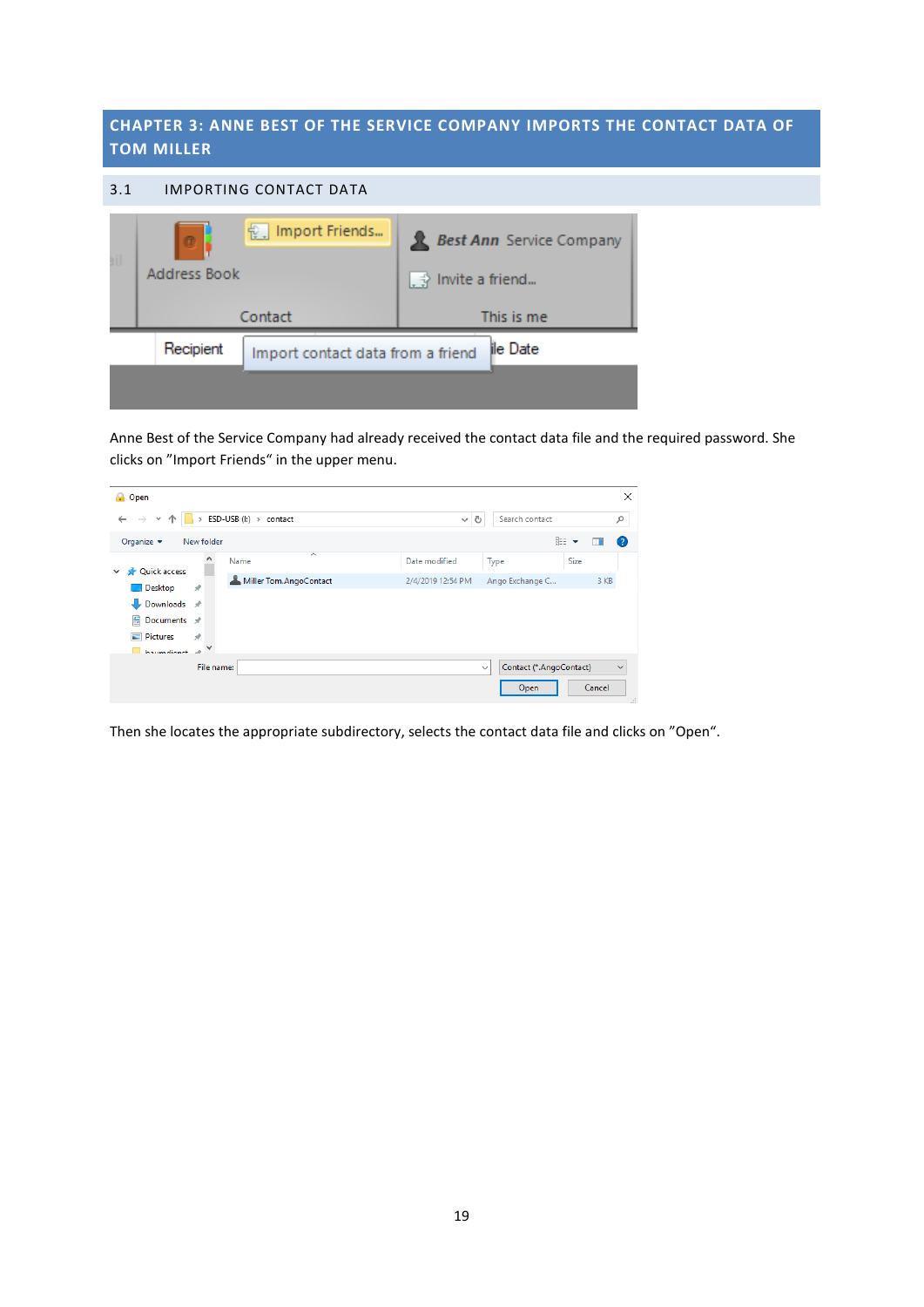#### <span id="page-19-0"></span>3.2 DECRYPTING THE IMPORTED CONTACT DATA



Anne Best enters the password she had received and clicks on "Next".

#### <span id="page-19-1"></span>3.3 REVIEWING THE IMPORTED CONTACT DATA

| Import contact data from friends         |                                          | $\mathbf x$ |
|------------------------------------------|------------------------------------------|-------------|
| <b>O</b> Sender<br>Miller Tom<br>Contact |                                          |             |
| Company:                                 |                                          |             |
| Last Name:                               | Miller                                   |             |
| <b>First Name:</b>                       | Tom                                      |             |
| Email:                                   | Tom.Miller@:<br>--                       |             |
| Hash:                                    | 9B06B5F6947BDE9F429ADB5EEDD04BBE9A78BEF4 |             |
|                                          |                                          |             |
|                                          |                                          |             |
|                                          |                                          |             |
|                                          |                                          |             |
|                                          | OK<br>Cancel                             |             |

The imported contact data are being displayed for review.

From now on both parties are ready for the secure exchange of encrypted files.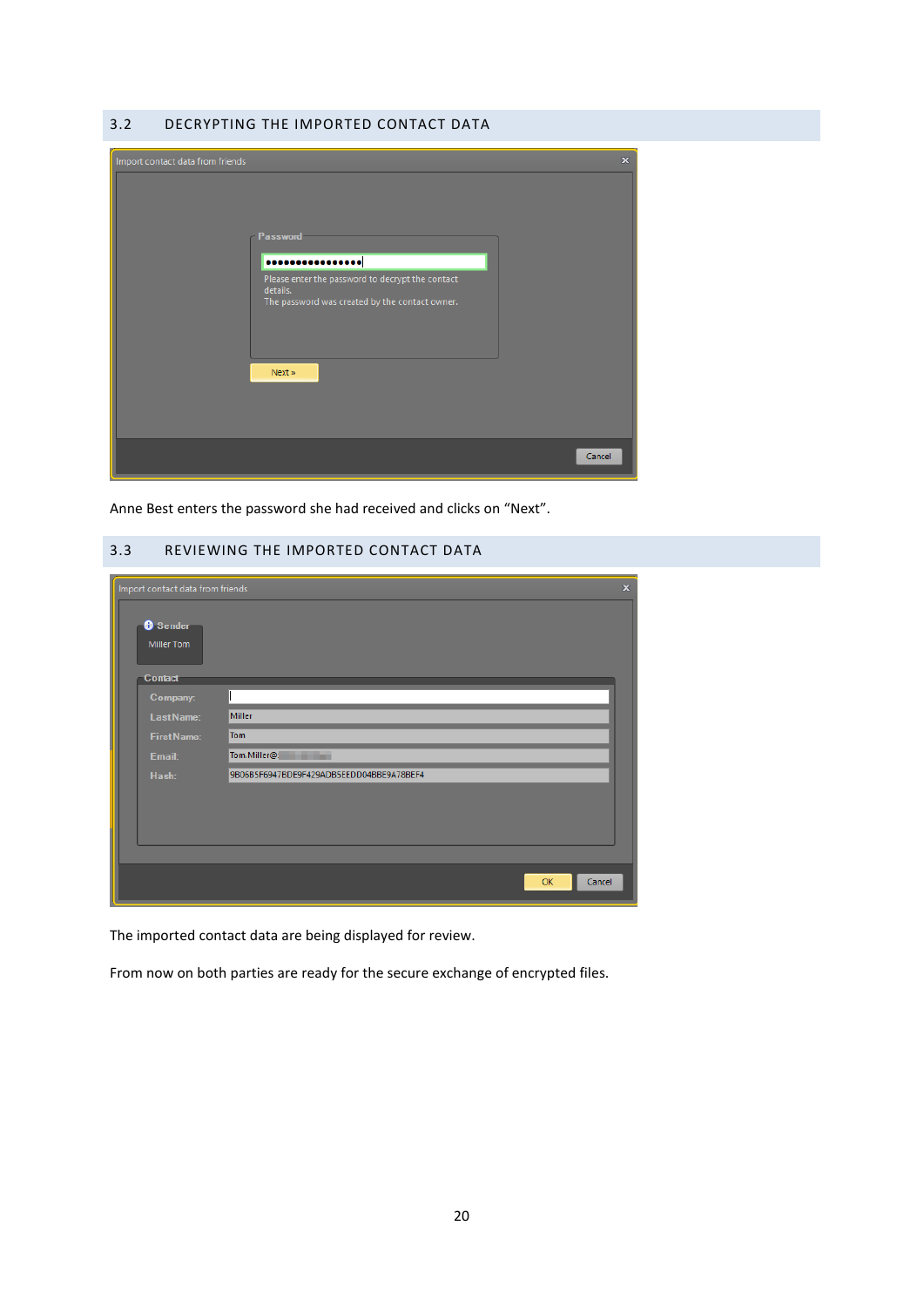# <span id="page-20-0"></span>**CHAPTER 4: ENCRYPTING AND DECRYPTING OF FILES IS AS EASY AS THAT**

Anne Best of the Service Company and Tom Miller can now encrypt and decrypt files and exchange them both ways. Anne Best will now send Tom Miller an encrypted document. From now on no passwords are required anymore.

#### <span id="page-20-1"></span>4.1 ENCRYPTING FILES

| $\overline{\mathbf{v}}$<br><b>Start</b>                        | proDAD Ango Exchange                   |                                                 |                                                                        |             |         | $\times$<br>ω                    | File         | Home                                                      | $=$ DOCS<br>Share      | View                                                                                                                               |                                     | п | $\times$<br>Q<br>$\checkmark$ |
|----------------------------------------------------------------|----------------------------------------|-------------------------------------------------|------------------------------------------------------------------------|-------------|---------|----------------------------------|--------------|-----------------------------------------------------------|------------------------|------------------------------------------------------------------------------------------------------------------------------------|-------------------------------------|---|-------------------------------|
| $a_0$ Cut<br>r <sup>e</sup> Cop<br><b>P</b> Paste<br>Clipboard | o Load<br>P Save<br>$\oplus$<br>Remove | <b>C</b> Show<br>M Send by Email<br>File        | 位<br><b>Address Book</b><br>Contact                                    | $\Box$<br>T | Options | <b>Unlock Upgrade</b><br>License | $\leftarrow$ | $\checkmark$<br>$\mathbb{S}$ ESD-USB (I:)                 | $\,$<br>$\wedge$       | ESD-USB (l:) > DOCS<br>Name<br>F7256712.pdf                                                                                        | $\sim$ 0<br>$\widehat{\phantom{a}}$ |   | Search D                      |
| v Name                                                         |                                        | <b>Status</b>                                   | Recipient<br>The easy and convenient way to encrypt and decrypt files! |             | Sender  | File Date.                       |              | ANGO_2<br>ango_eng<br>boot<br>contact<br><b>DOCS</b>      |                        | Total RA324519-305-9529825-7246715.pdf<br>137952.pdf<br>mail invoice_64179614757420553073.pdf<br>pol proposal_2016043235-41223.pdf |                                     |   |                               |
|                                                                |                                        | (1) Drop files here to encrypt or decrypt them. | (2) Afterwards, these files can simply be dragged to other locations.  |             |         |                                  |              | efi<br>Kontakt<br><b>PST</b><br><b>PST_NEU</b><br>sources |                        | $\epsilon$                                                                                                                         |                                     |   | $\mathbf{r}$                  |
| $\epsilon$<br>Files: 0 Size:                                   |                                        |                                                 |                                                                        |             |         |                                  | 5 items      | ----                                                      | 1 item selected 215 KB |                                                                                                                                    |                                     |   | 阻目                            |

To do so Ann Best starts up Ango and drags the file to be encrypted onto the Ango canvas.

A window pops up to select the desired recipient of the encrypted file.

#### <span id="page-20-2"></span>4.2 SELECTING THE RECIPIENT

| Files (#1)                                                           | ×            |
|----------------------------------------------------------------------|--------------|
| Encryption ensures that only a specific person<br>can open the file. |              |
| Select recipient.                                                    |              |
| <b>Address Book</b>                                                  |              |
|                                                                      |              |
| Miller Tom, Tom.Miller@                                              |              |
|                                                                      | OK<br>Cancel |

Anne Best selects Tom Miller from the address book.

#### <span id="page-20-3"></span>4.3 ENCRYPTED FILE READY TO BE SEND

| $\overline{v}$ .<br>Start                                          | proDAD Ango Exchange                                                   |               |                   |                  |                                                      |                     |                  | ×<br>□<br>Ø<br>$\bullet$ |               |
|--------------------------------------------------------------------|------------------------------------------------------------------------|---------------|-------------------|------------------|------------------------------------------------------|---------------------|------------------|--------------------------|---------------|
| $\frac{1}{60}$ Cut<br><b>T</b> <sup>9</sup> Copy<br><b>『</b> Paste | <b>C</b> Show<br>Load<br><b>M</b> Save<br>$\bowtie$<br><b>C</b> Remove | Send by Email | Address Book      | ☆ Import Friends | <b>Rest Ann</b> Service Company<br>√ Invite a friend | 磅<br><b>Options</b> |                  | <b>Unlock Upgrade</b>    |               |
| Clipboard                                                          | File                                                                   |               |                   | Contact          | This is me                                           |                     |                  | License                  |               |
| v Name                                                             |                                                                        | <b>Status</b> | Recipient         | Sender           | <b>File Date</b>                                     |                     | <b>File Size</b> | Type                     | P             |
| н                                                                  | RA324519-305-9529825-724                                               | Was encryp    | <b>Miller Tom</b> | Best Ann         | 2/10/2017 10:22 PM                                   |                     | 215 KB           | pdf                      |               |
|                                                                    |                                                                        |               |                   |                  |                                                      |                     |                  |                          |               |
| $\overline{\phantom{a}}$                                           |                                                                        |               |                   |                  |                                                      |                     |                  |                          | $\rightarrow$ |
| Files: 1                                                           | Size: 215 KB                                                           |               |                   |                  |                                                      |                     |                  |                          | -38           |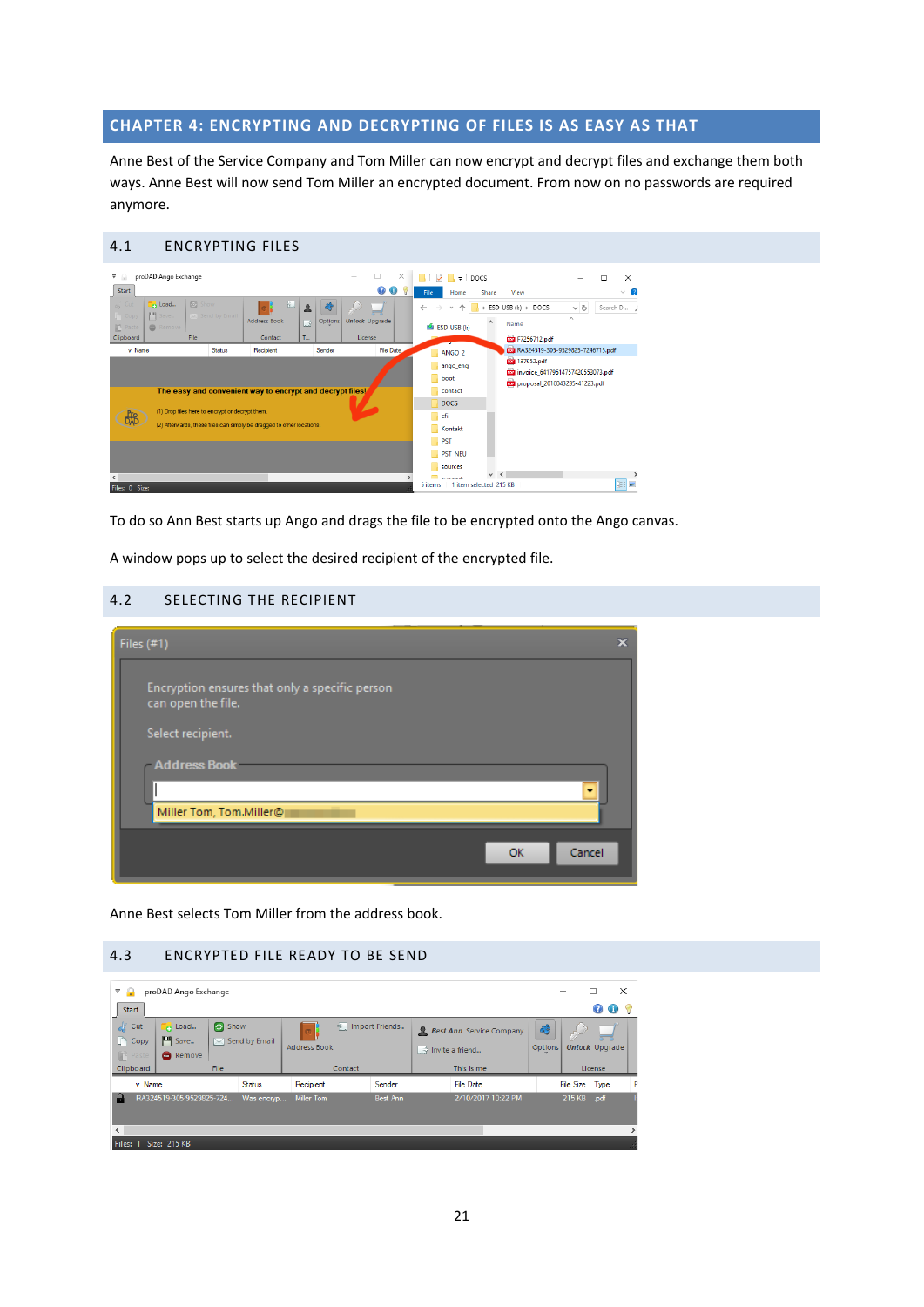The Ango workspace now shows the already encrypted file. The closed key symbolizes the status, the file was successfully encrypted. Recipient is Tom Miller, Anne Best is the sender. Those two partners only can decrypt the file.

#### <span id="page-21-0"></span>4.4 TRANSFER VIA EMAIL

| 로 모<br>Start                                                 | proDAD Ango Exchange                     |                                             |                                                            |                                                                  |               |                  | П<br>×<br>$\bullet$<br>$\bigcirc$ |   |
|--------------------------------------------------------------|------------------------------------------|---------------------------------------------|------------------------------------------------------------|------------------------------------------------------------------|---------------|------------------|-----------------------------------|---|
| $\frac{1}{\sigma_{00}}$ Cut<br>$\Box$ Copy<br><b>己</b> Paste | Load<br><b>P</b> Save<br><b>B</b> Remove | <b>C</b> Show<br>Send by Email<br>$\bowtie$ | € Import Friends<br>$\Omega$<br>Address Book               | <b>Rest Ann</b> Service Company<br>$\frac{1}{2}$ Invite a friend | ණි<br>Options |                  | <b>Unlock Upgrade</b>             |   |
| Clipboard                                                    |                                          | File                                        | This is me<br>Contact                                      |                                                                  |               |                  | License                           |   |
| v Name                                                       |                                          |                                             | Create an email with the encrypted or the decrypted files. | <b>File Date</b>                                                 |               | <b>File Size</b> | Type                              |   |
| н                                                            | RA324519-305-952982                      | Outlook must first be started!              | 2/10/2017 10:22 PM                                         |                                                                  |               |                  | pdf                               |   |
|                                                              |                                          |                                             |                                                            |                                                                  |               |                  |                                   |   |
| $\overline{\phantom{a}}$                                     |                                          |                                             |                                                            |                                                                  |               |                  |                                   | ⋗ |
| Files:                                                       | Size: 215 KB                             |                                             |                                                            |                                                                  |               |                  |                                   | Æ |
|                                                              |                                          |                                             |                                                            |                                                                  |               |                  |                                   |   |

Anne Best would like to send the encrypted document via Outlook. She clicks on "Send by Email" in the upper menu.

<span id="page-21-1"></span>

| 4.5           |                   | COMPLETING AND SENDING OFF THE EMAIL                                                                |          |
|---------------|-------------------|-----------------------------------------------------------------------------------------------------|----------|
| $\boxplus$    | Ψ                 | $\Box$<br>(Attachment encrypted with proDAD Ango) - Message (HTML)<br>囨                             | $\times$ |
| File          | Message<br>Insert | Tell me what you want to do<br>Options<br>Format Text<br>Review<br>Help<br>Ω                        |          |
|               | Calibri           | $\underline{\cup}$ $\angle$ $\vee$ $\underline{A}$<br>$\cal I$<br>В<br>11<br>v<br>v<br>Гs.          | ₩        |
| $\Rightarrow$ | From $\sim$       |                                                                                                     |          |
| Send          | To                | Tom.Miller@:                                                                                        |          |
|               | Cc                |                                                                                                     |          |
|               | Bcc               |                                                                                                     |          |
|               | Subject           | (Attachment encrypted with proDAD Ango)                                                             |          |
| $\mathbf{R}$  | 219 KB            | RA324519-305-9529825-7246715.AngoX                                                                  |          |
|               |                   |                                                                                                     |          |
|               |                   |                                                                                                     |          |
|               |                   |                                                                                                     |          |
|               |                   | The attachment to this email has been encrypted with proDAD Ango<br>http://www.prodad.de/AngoX.html |          |
|               |                   | Encryption allows only you and the sender to read the content.                                      |          |
|               |                   |                                                                                                     |          |
|               |                   |                                                                                                     |          |

Ango has already prepared the email that can be further customized by an individual message.

Anne Best sends off the file.